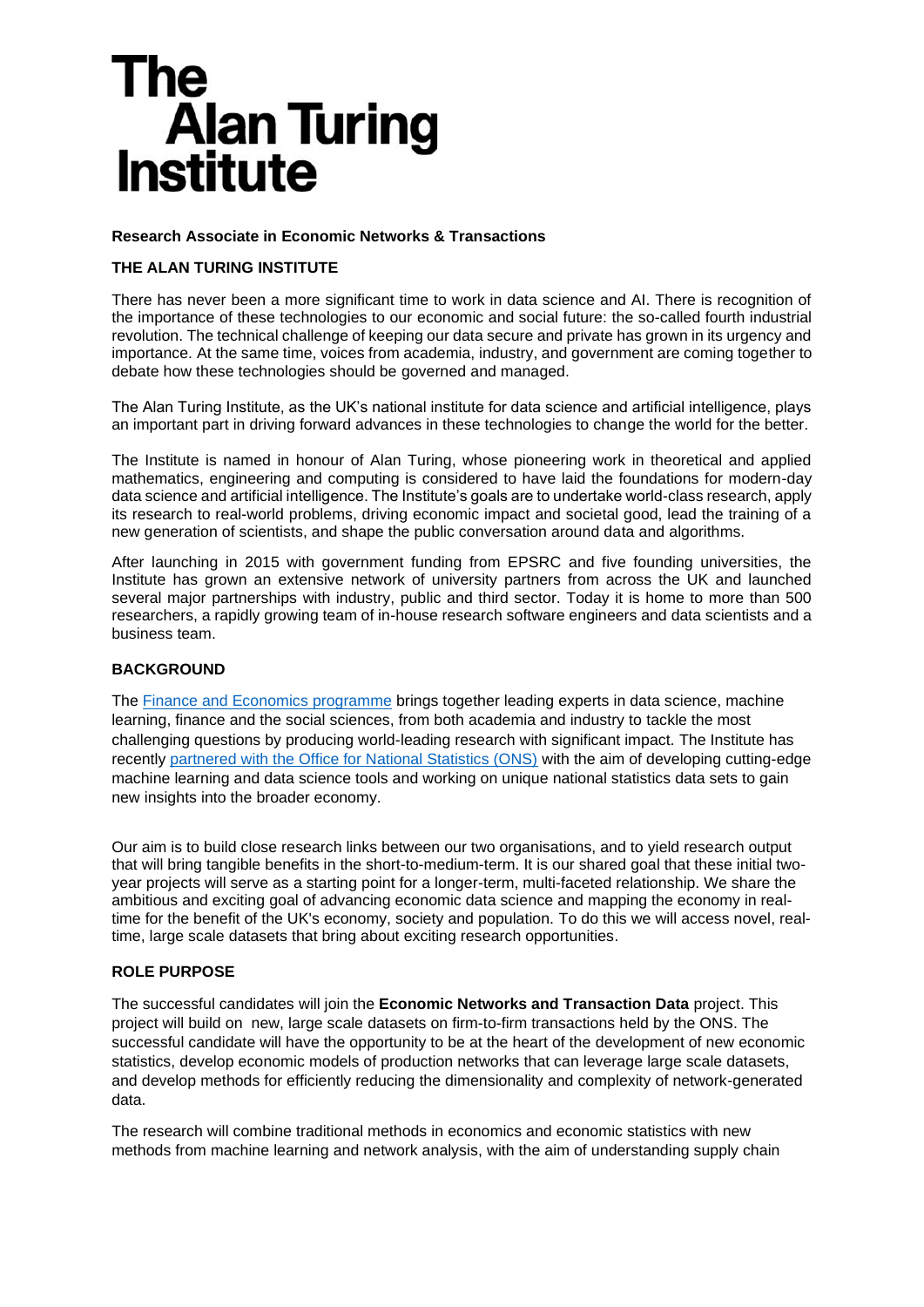disruptions, business cycles and industry co-movement, and the evolution of production networks at high and medium frequency.

The successful candidate will join a vibrant team of researchers and will have opportunities to engage with projects / experts. The candidate will work closely with a team of data scientists at the ONS, another Turing postdoc, Vasco Carvalho (Cambridge) and François Lafond (Oxford). The candidate will have opportunities to engage with other partners in the larger programme, including Sam Cohen, Gesine Reinert, Doyne Farmer, Terry Lyons & Mihai Cucuringu (Oxford), Aureo de Paula & Lars Nesheim (UCL), and Lukasz Szpruch (Edinburgh).

This position is open to pre-doctoral and post-doctoral candidates.

# **DUTIES AND AREAS OF RESPONSIBILITY**

- Apply state-of-the-art and novel machine learning and network analysis techniques emerging from the Institute and elsewhere to the business-inspired research challenges of the Turing partnerships:
	- $\circ$  Develop methods for utilising transaction level data in a national statistics context-
	- $\circ$  Contribute to the development of input-output network models, including estimation of these models from disparate data sources.
	- $\circ$  Develop data-science tools and pipelines to provide economic indicators at various levels of geographic and temporal aggregation, to an industrial standard.
	- $\circ$  Develop metrics for evaluating the utility, similarity, and privacy of synthetic data sets across multiple use cases.
	- $\circ$  Enable data sharing between organisations and different departments within an organisation.
- Scope, pilot and deliver high quality research activity in partnership with partner stakeholders, and under the Direction of the Principal Investigator and Programme Director:
	- $\circ$  Understand which data are, or might be, available; and collect and manage this data, in collaboration with the ONS.
	- o Drive the development of mathematical and statistical techniques for the inference of large, sparsely observed networks.
	- o Document processes for effective and efficient reuse across multiple domains.
- Drive collaboration with academic experts and broader research partners from across the Turing and the wider Turing community
- Publish and disseminate high-quality research papers and publications detailing research output and project case-studies.
- Become part of the broader partnership team and be expected to engage on a regular basis with the partner.

## **Other duties:**

The successful candidate may be expected to:

- Present, disseminate and explain our work at internal and external events hosted by Turing and/or the partner.
- Contribute to the life of the Institute and support its community.

Please note that job descriptions cannot be exhaustive, and the post-holder may be required to undertake other duties, which are broadly in line with the above key responsibilities. This job description is written at a specific time and is subject to changes as the demands of the Institute and the role develop.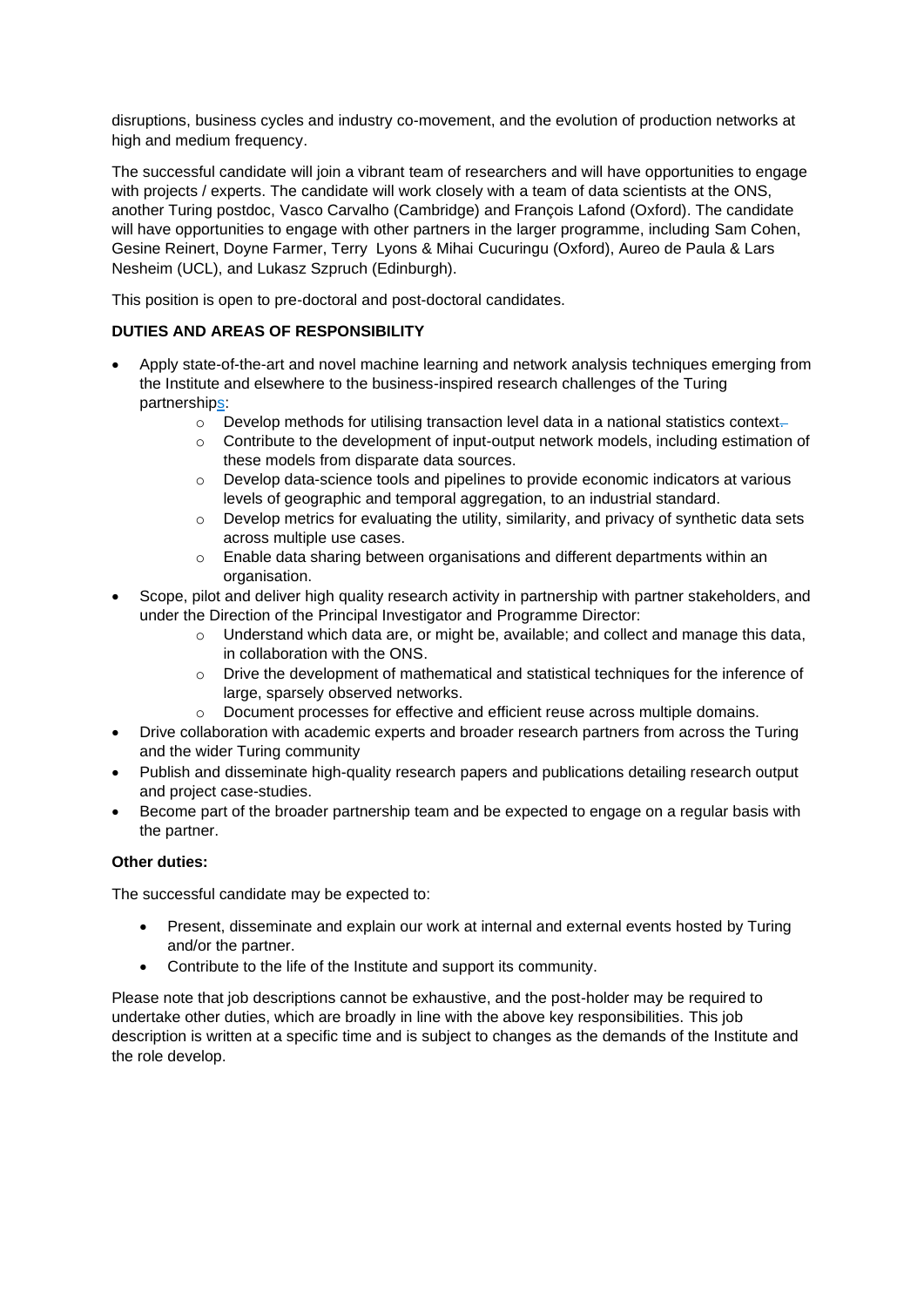**PERSON SPECIFICATION**

|                                                                                                                                                                                                                                              | <b>Essential (E)</b> | Tested at<br>application(A)      |
|----------------------------------------------------------------------------------------------------------------------------------------------------------------------------------------------------------------------------------------------|----------------------|----------------------------------|
| <b>Skills and Requirements</b>                                                                                                                                                                                                               | <b>Desirable</b>     | <b>Tested at</b><br>interview(I) |
|                                                                                                                                                                                                                                              |                      |                                  |
| Post holders will be expected to demonstrate the following:                                                                                                                                                                                  | (D)                  |                                  |
|                                                                                                                                                                                                                                              |                      |                                  |
| <b>Education</b>                                                                                                                                                                                                                             |                      |                                  |
| Research Associate level: PhD in Economics, Statistics, Mathematics,<br>Operations Research, Computer Science or closely related discipline.                                                                                                 | E                    |                                  |
| Research Assistant level: Degree or professional qualification in Economics,<br>Statistics, Mathematics, Operations Research, Computer Science or closely<br>related discipline.                                                             | E                    |                                  |
| <b>Knowledge and Experience</b>                                                                                                                                                                                                              |                      |                                  |
| A solid background in one or more of the following: Macroeconomics,<br>National and Financial Accounting, Network Science, Machine Learning,<br>Mathematical modelling of collective behaviour of interacting systems.                       | E                    |                                  |
| A demonstrable interest in quantitative economic modelling. Experience with<br>the economic analysis of large, firm-centric or payment-system datasets<br>would be highly advantageous.                                                      | E                    |                                  |
| Experience in design, development and implementation of research software<br>libraries, ideally using one of the following: Python, R, Julia and their<br>associated frameworks.                                                             | E                    | <b>A&amp;I</b>                   |
| Track record of the ability to initiate, develop and deliver high quality<br>research aligned with the research strategy indicated by the PI and any<br>industrial stakeholders and to publish in peer reviewed journals and<br>conferences. | Ε                    | <b>A&amp;I</b>                   |
| Hands-on experience with Machine Learning methods                                                                                                                                                                                            | D                    | <b>A&amp;I</b>                   |
| Demonstrated enthusiasm and ability to rapidly assimilate new<br>computational and mathematical ideas and techniques on the job, at a more<br>than superficial level, and apply them successfully.                                           | D                    | <b>A&amp;I</b>                   |
| Track record of outstanding research and in delivering impact appropriate to<br>career stage.                                                                                                                                                | E                    | A                                |
| Ability to create and promote a collegial and collaborative approach to<br>interdisciplinary research activities.                                                                                                                            | D                    | <b>A&amp;I</b>                   |
| <b>Communication</b>                                                                                                                                                                                                                         |                      |                                  |
| The ability to initiate, plan, organise, implement and deliver programmes of<br>work to tight deadlines.                                                                                                                                     | F                    |                                  |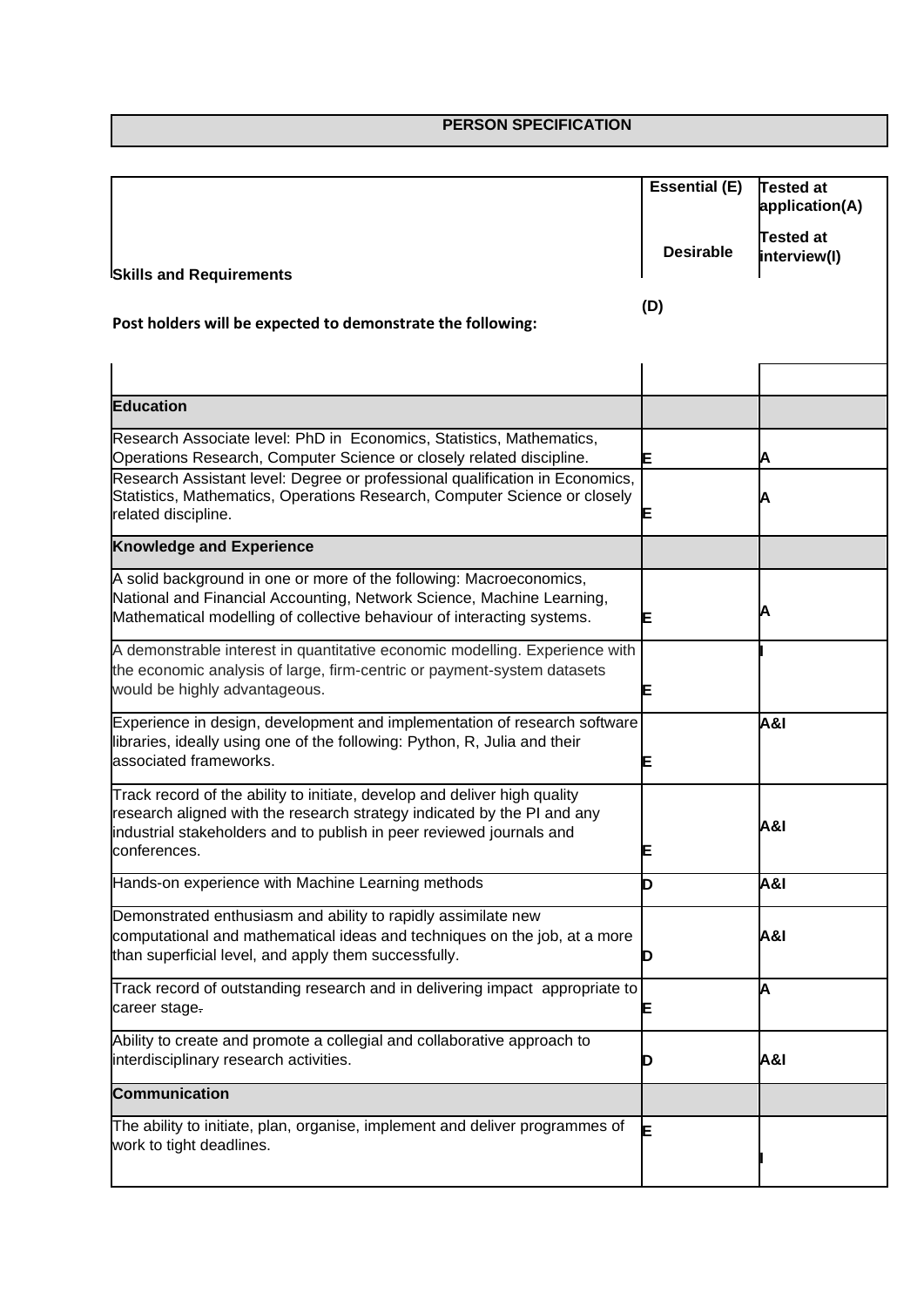| Good effective communication (oral and written) skills, presentation and<br>training skills, including the ability to explain technical concepts to technical<br>and non-technical audiences. | Е |     |
|-----------------------------------------------------------------------------------------------------------------------------------------------------------------------------------------------|---|-----|
| Ability to write research reports and papers in styles accessible to both<br>academic and lay audiences.                                                                                      | ח | A/I |
| <b>Teamwork and Motivation</b>                                                                                                                                                                |   |     |
| The ability to work in a team and interact professionally within a team of<br>researchers and PhD students from a variety of professional backgrounds.                                        |   |     |
| <b>Analysis and Research</b>                                                                                                                                                                  |   |     |
| Ability to organise working time, take the initiative, and carry out research<br>independently, under the guidance of the PI                                                                  |   |     |
| Ability to use own judgement to analyse and solve problems                                                                                                                                    |   |     |
| <b>Liasion and Networking</b>                                                                                                                                                                 |   |     |
| Participates in networks within the organisation or externally to share knowledge and<br>information in order develop practice or help others learn                                           |   | A/I |
| <b>Decision Making Processes and Outcomes</b>                                                                                                                                                 |   |     |
| Independently makes decisions which are low risk and that mainly affect themselves<br>or a small number of people and are guided by regulation and practice.                                  | Е | A/I |
| <b>Other Requirements</b>                                                                                                                                                                     |   |     |
| Commitment to meeting deadlines                                                                                                                                                               | Ε |     |
| Commitment to EDI principles and to the Organisation values                                                                                                                                   | Ε |     |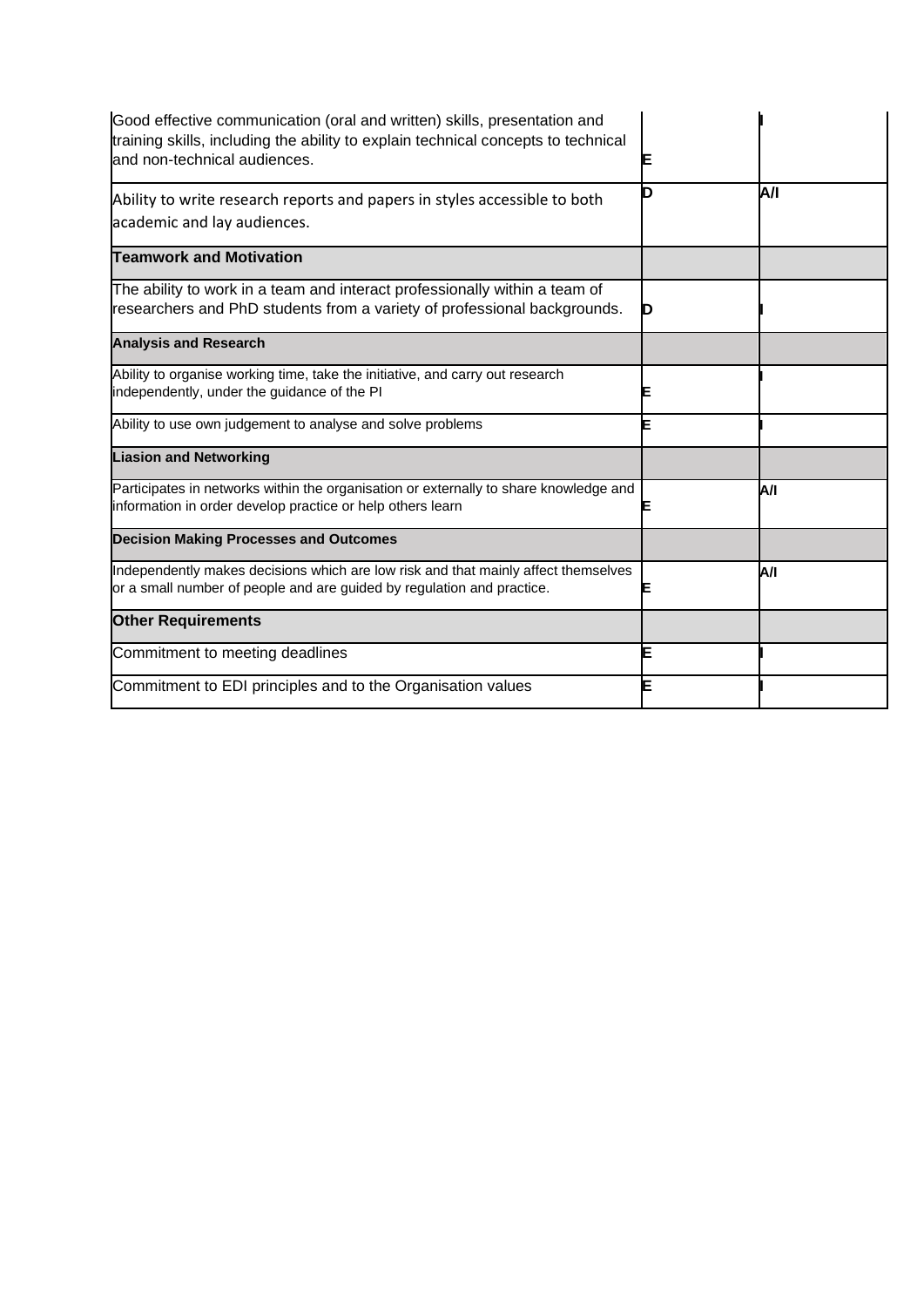#### **OUR VALUES**

The Alan Turing Institute is committed to equality diversity and inclusion and to eliminating discrimination. All employees are expected to embrace, follow and promote our [EDI Principles](https://www.turing.ac.uk/about-us/equality-diversity-and-inclusion) and Our Values.



#### **APPLICATION PROCEDURE**

If you are interested in this opportunity, please click the apply button below. You will need to register on the applicant portal and complete the application form including your CV and covering letter. If you have questions about the role or would like to apply using a different format, please contact us on 020 3862 3546, or email [recruitment@turing.ac.uk.](mailto:recruitment@turing.ac.uk)

## **TERMS AND CONDITIONS**

This full-time post is offered on a 2-year fixed-term basis. The annual salary is £38,000-£46,200 (depending on experience) plus excellent benefits, including flexible working and family friendly policies, [https://www.turing.ac.uk/work-turing/why-work-turing/employee-benefits.](https://www.turing.ac.uk/work-turing/why-work-turing/employee-benefits) The start date is as soon as possible, by agreement.

Candidates who have not yet been officially awarded their PhD will be appointed as Research Assistant at a salary of £36,236 per annum